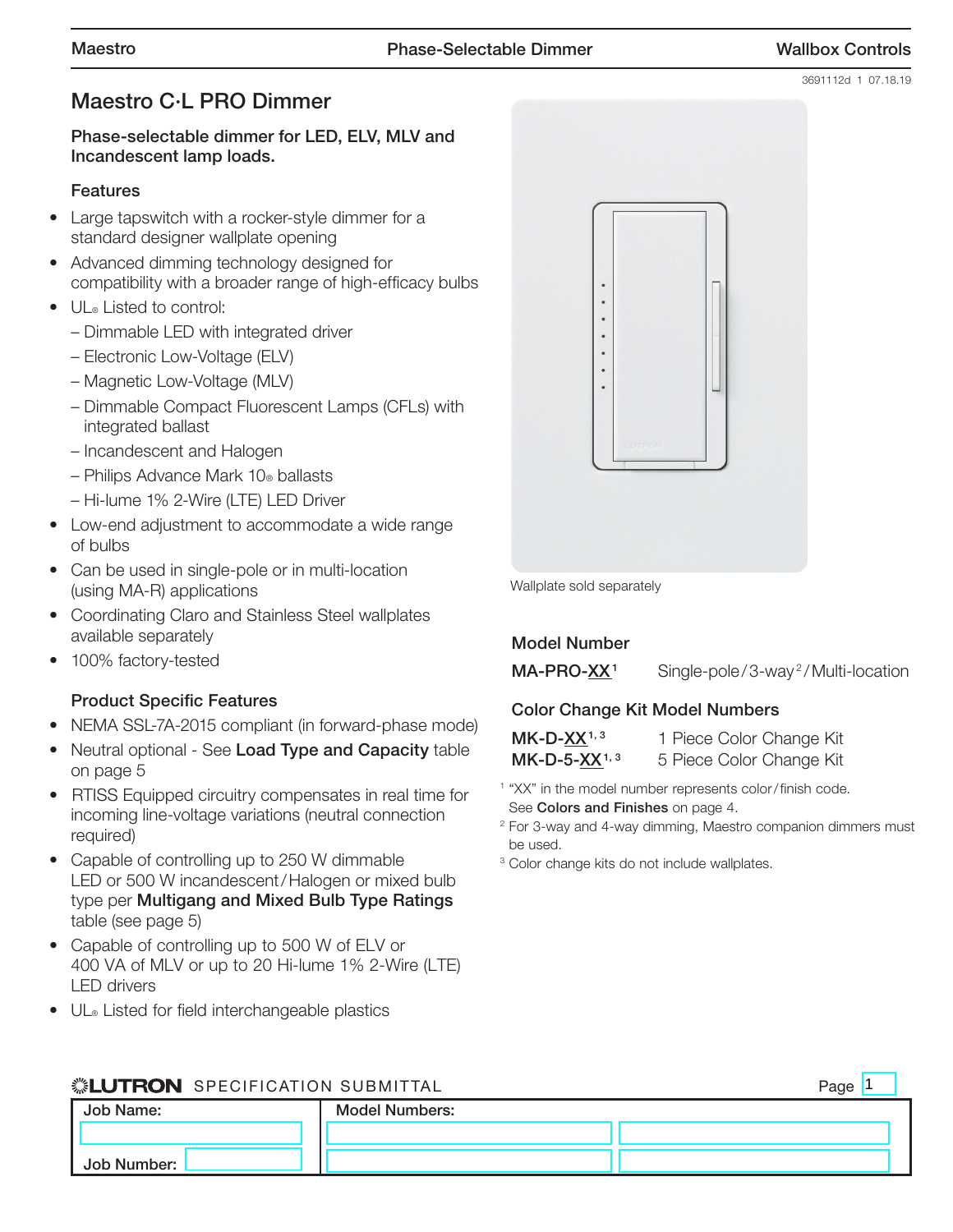# **Specifications**

## Regulatory Approvals

- UL® Listed to U.S. and Canadian safety requirements (UL 1472/CSA C22.2 184.1)
- NOM
- NEMA SSL-7A-2015 forward phase compliant

## Power and Ratings

- $120 \vee 50/60$  Hz
- Maximum Load
	- 250 W Dimmable LED
		- *or*
	- 500 W Incandescent/Halogen/ELV *or*
	- 400 VA MLV
		- *or*
	- 20 Lutron Hi-lume 1% 2-Wire (LTE) LED Drivers *or*
	- Mixed bulb type per Multigang and Mixed Bulb Type Ratings table (see page 5)
- Minimum Load
	- See approved lamp list for LED/CFL at www.lutron.com/ledfinder

## **Environment**

- For indoor use only
- Operating temperatures 32 °F (0 °C) to 104 °F (40 °C)
- Relative humidity: 0% to 90% non-condensing

### **Performance**

- Power failure memory: Should power be interrupted, the control will return to its previous state when power is restored.
- Tested to withstand surge voltages without damage or loss of operation, in accordance with IEEE C62.41-1991 Recommended Practice on Surge Voltages in Low-Voltage AC Power Circuits.
- Tested to withstand electrostatic discharge without damage or memory loss.
- For 3-way and 4-way dimming, use Maestro Companion Dimmers. One dimmer can be used with up to 9 multi-location companion dimmers.
- Total multi-location wire length (blue wire) between all units must not exceed 150 ft (45 m).
- Includes a Front Accessible Service Switch (FASS) for safe bulb replacement.

## Application Requirements

- *When using LEDs or CFLs, only bulbs marked or rated as Dimmable can be used.*
- For a complete list of approved DIMMABLE LEDs and CFLs please visit www.lutron.com/ledfinder

## Mounting

• Requires a U.S. wallbox. 3.5 in (89 mm) deep recommended, 2.25 in (57 mm) deep minimum.

### Warranty

• 1 Year Limited Warranty For additional Warranty information, please visit www.lutron.com/TechnicalDocumentLibrary/ 369-119\_Wallbox\_Warranty.pdf

### SPECIFICATION SUBMITTAL Page

|--|--|

| Job Name:   | <b>Model Numbers:</b> |  |
|-------------|-----------------------|--|
|             |                       |  |
| Job Number: |                       |  |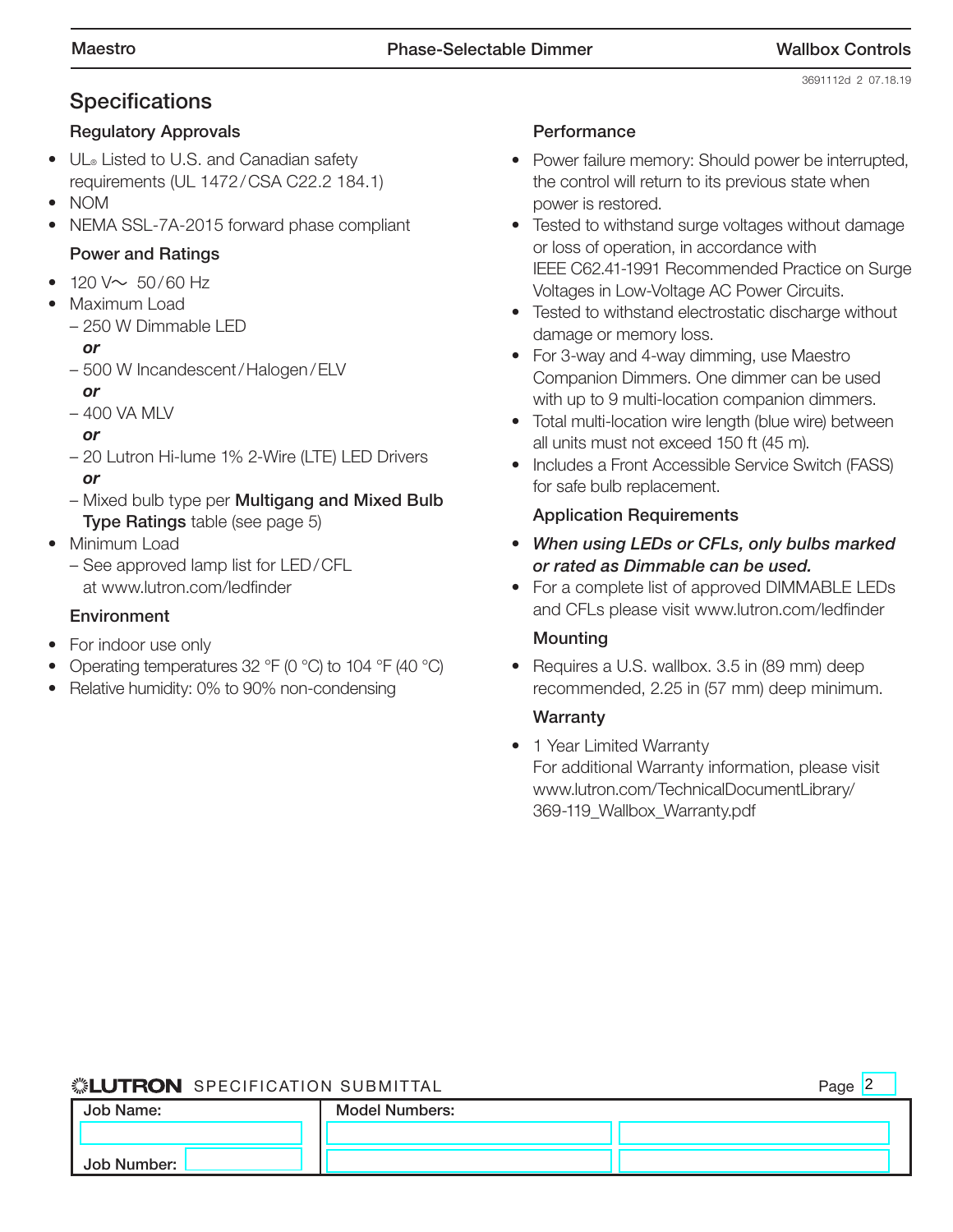3691112d 3 07.18.19

# **Operation**



To replace lamp(s), remove power by pulling the FASS out fully on all main controlling devices. After replacing lamp(s), push the FASS back in fully to restore power to the control(s).

### **SEUTRON** SPECIFICATION SUBMITTAL

Page  $3$ 

| Job Name:   | <b>Model Numbers:</b> |  |
|-------------|-----------------------|--|
|             |                       |  |
| Job Number: |                       |  |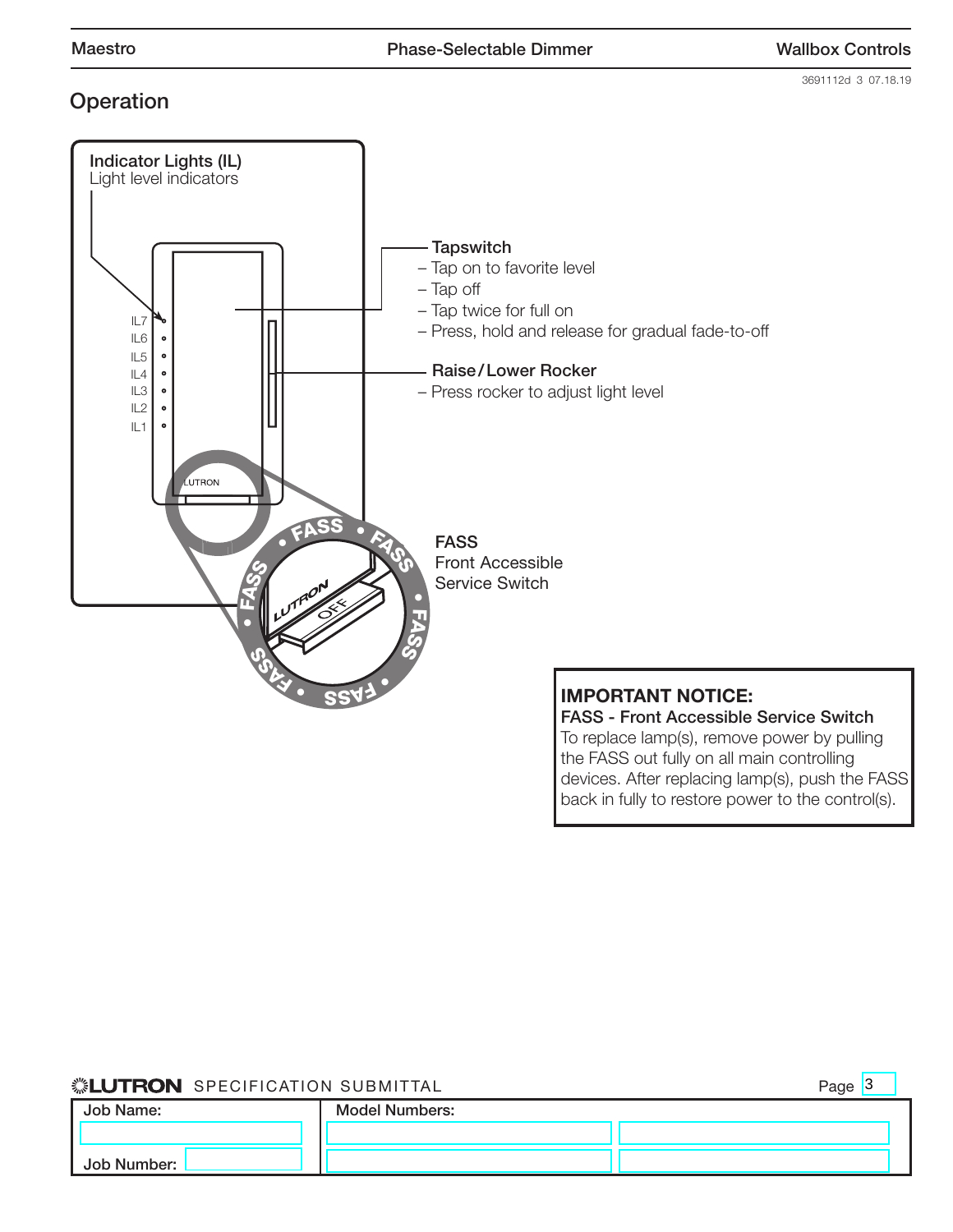3691112d 4 07.18.19

# **Dimensions**

All dimensions are shown as  $\frac{\mathsf{in}}{(\mathsf{mm})}$ 





# Colors and Finishes

## Gloss Finishes

| WH<br>AL<br>GR<br>BL | White<br>Almond<br>Gray<br><b>Black</b> | IV<br>LA<br>ΒR | <b>Ivory</b><br>Light Almond<br>Brown |
|----------------------|-----------------------------------------|----------------|---------------------------------------|
| <b>Satin Colors</b>  |                                         |                |                                       |
| <b>SW</b>            | Snow                                    | MN             | Midnight                              |
| TP                   | Taupe                                   | BI             | <b>Biscuit</b>                        |
| ES                   | Eggshell                                | PD             | Palladium                             |
| НT                   | Hot                                     | ΜR             | Merlot                                |
| PL.                  | Plum                                    | SI             | Sienna                                |
| ТC                   | Terracotta                              | BG             | <b>Bluestone</b>                      |
| GB                   | Green Briar                             | GS             | Goldstone                             |
| <b>MS</b>            | Mocha Stone                             | <b>ST</b>      | Stone                                 |
| DS                   | Desert Stone                            | LS             | Limestone                             |

For the latest color offerings see our website: http://www.lutron.com/satincolors

## **SEUTRON** SPECIFICATION SUBMITTAL

Job Name: Job Number: Model Numbers: Page 4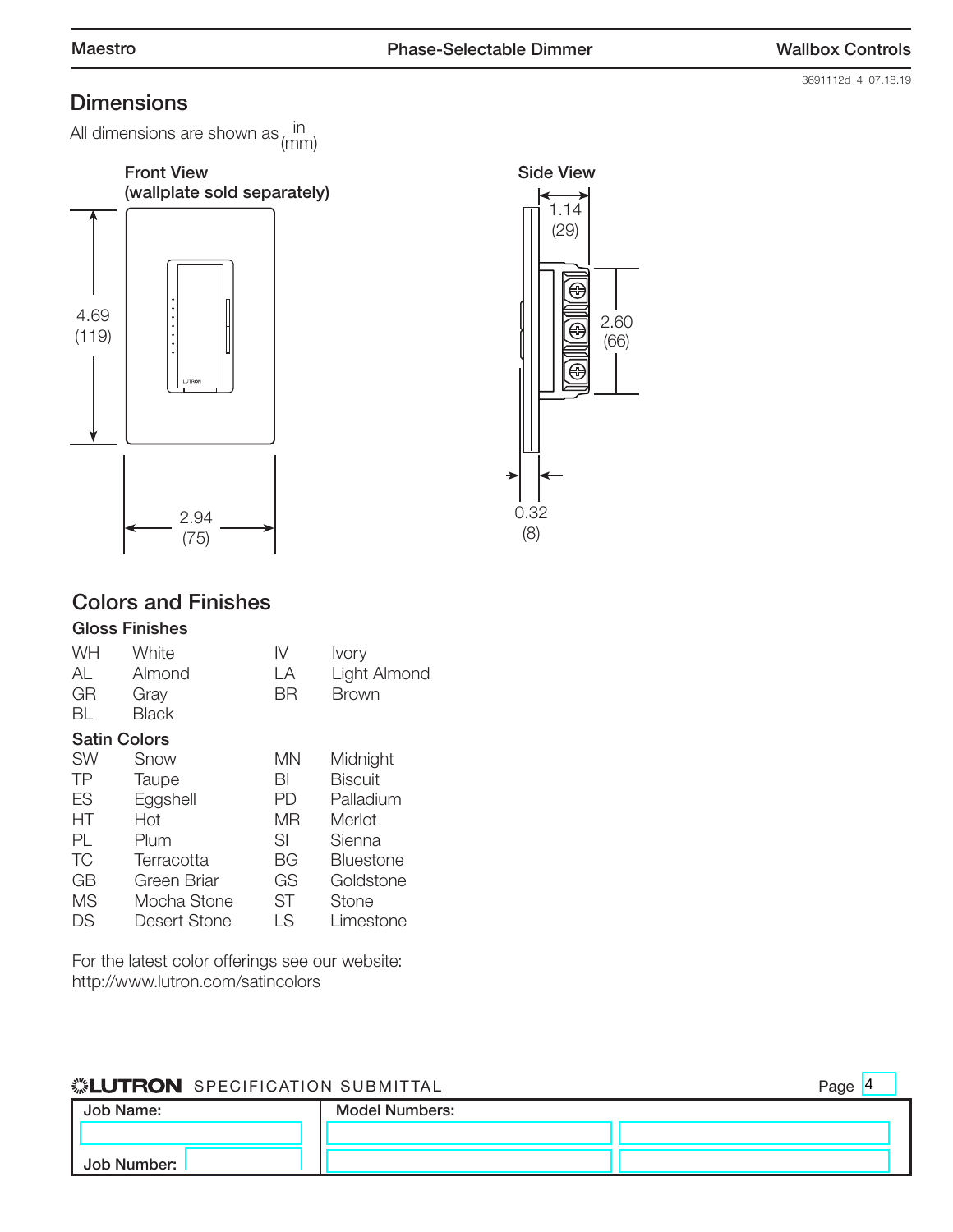3691112d 5 07.18.19

# Multigang and Mixed-Bulb-Type Ratings

| ි<br>LED<br><b>Total LED</b><br><b>Wattage Installed</b><br>(Watts per bulb $X \#$ of bulbs) |        | <b>Maximum Allowable</b><br>Incandescent/Halogen Wattage<br><b>INC/HAL</b> |                |                |
|----------------------------------------------------------------------------------------------|--------|----------------------------------------------------------------------------|----------------|----------------|
|                                                                                              |        | Not ganged                                                                 | End of gang    | Middle of gang |
| 0W                                                                                           | $^{+}$ | 500 W                                                                      | 400 W          | 300 W          |
| $1 W - 50 W$                                                                                 | $^+$   | 400 W                                                                      | 300 W          | 200 W          |
| $51 W - 100 W$                                                                               | $^+$   | 300 W                                                                      | 200 W          | 100W           |
| $101 W - 150 W$                                                                              | $^+$   | 200 W                                                                      | 100W           | 0 <sub>W</sub> |
| $151 W - 200 W$                                                                              | $^+$   | 100W                                                                       | 0 <sub>W</sub> | N/A            |
| $201 W - 250 W$                                                                              | ┿      | 0W                                                                         | N/A            | N/A            |

# Ganging and Derating

When combining controls in the same wallbox, derating is required. See Load Type and Capacity. No derating is required for companion devices.

# Load Type and Capacity

| Model                    | Description                       | Voltage                                         |                                                          | Minimum Load   |                                                          | Maximum Load         |                      | <b>Neutral</b>        | <b>Required Phase</b> |
|--------------------------|-----------------------------------|-------------------------------------------------|----------------------------------------------------------|----------------|----------------------------------------------------------|----------------------|----------------------|-----------------------|-----------------------|
| Number                   |                                   |                                                 | Load Type                                                |                | Not Ganged                                               | End of Gang          | Middle of gang       |                       | Mode                  |
|                          |                                   |                                                 | LED <sup>2</sup>                                         | 1 bulb         | 250 W                                                    | 200 W                | 150W                 | Optional <sup>8</sup> | Either                |
|                          |                                   |                                                 | CFL <sup>2,3</sup>                                       | 1 bulb         | 250 W                                                    | 200 W                | 150W                 | Optional <sup>8</sup> | Forward               |
|                          |                                   |                                                 | <b>MLV</b> Transformer<br>with LED                       |                |                                                          |                      |                      |                       | Forward               |
|                          |                                   |                                                 | <b>ELV Transformer</b><br>with LED                       |                | See Application Note #559 (P/N 048559) at www.lutron.com |                      |                      |                       | Reverse               |
|                          |                                   | 120 V~                                          | <b>MLV</b> Transformer<br>with Halogen <sup>4,5,6,</sup> | 10W            | 400 VA<br>(300 W)                                        |                      | No Derating Required | Required              | Forward               |
| MA-PRO-XX <sup>1,2</sup> | Phase-<br>Selectable              |                                                 | <b>ELV Transformer</b><br>with Halogen <sup>4,5</sup>    | 10W            | 500 W                                                    | 400 W                | 300 W                | Required              | Reverse               |
|                          | <b>Neutral Optional</b><br>Dimmer |                                                 | Incandescent/<br>Halogen                                 | 5 W            | 500 W                                                    | 400 W                | 300 W                | Optional <sup>8</sup> | Either                |
|                          |                                   | Dimmable<br>Fluorescent<br>Ballast <sup>7</sup> | 1 ballast                                                | 3.3 A (400 VA) | No Derating Required                                     |                      | Required             | Forward               |                       |
|                          |                                   |                                                 | Hi-lume 1%<br>2-Wire (LTE)<br>LED Drivers <sup>3</sup>   | 1 driver       | 3.3 A (400 W)<br>20 drivers max                          | No Derating Required |                      | Required              | Forward               |
|                          |                                   |                                                 | PHPM-PA/3F<br>and GRX-TVI                                | 1 interface    | 3 interfaces                                             |                      | No Derating Required | Required              | Forward               |

<sup>1</sup> Designed for use with permanently installed LED, incandescent, tungsten halogen, or magnetic low-voltage transformers with halogen based lamps.

See bulb list at www.lutron.com/ledfinder

SSL-7A-2015 compliant when in forward-phase.

When using magnetic (core and coil) low-voltage transformers with halogen lamps set the dimmer to forward-phase. When using with dimmable electronic (solid-state) low-voltage transformers set the dimmer to reverse-phase.

<sup>5</sup> Operation of a low-voltage circuit with lamps inoperative or removed may result in transformer overheating and premature failure. Lutron strongly recommends the following: • Do not operate low-voltage circuits without operative lamps in place.

• Replace burned-out lamps as soon as possible.

• Use transformers that incorporate thermal protection or fused transformer primary windings to prevent transformer failure due to overcurrent.

<sup>6</sup> When using the dimmer/ switch to control MLV halogen fixtures, the maximum lamp wattage is determined by the efficiency of the transformer, with 70%–85% as typical. For actual transformer efficiency, contact either the fixture or transformer manufacturer. The total VA rating of the transformer(s) shall not exceed the VA rating of the dimmer/ switch. Includes Philips Advance Mark 10® ballasts, Sylvania, Tu-Wire, and POWERSENSE®.

Neutral is recommended for best dimming performance, if available, but is not required for this load type.

## **SEUTRON** SPECIFICATION SUBMITTAL

Job Name: Job Number: Model Numbers: Page 5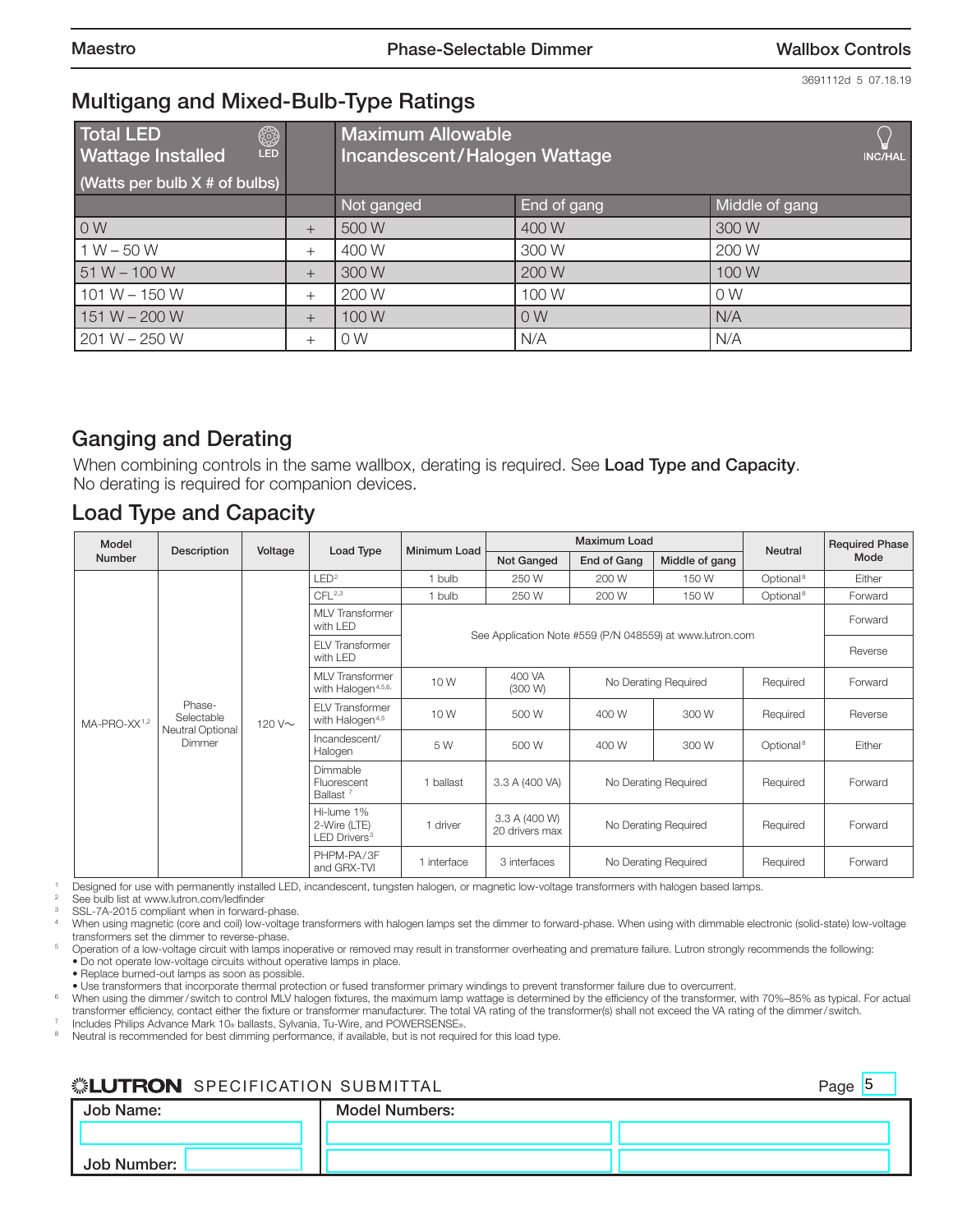# Advanced Programming Mode

Maestro dimmers and switches contain an Advanced Programming Mode (APM) that allows users to customize the control to meet their specific needs. For a detailed description of APM features and uses please refer to Lutron Application Note #703 (P/N 048703) at www.lutron.com

| <b>Available Advanced Features</b>  |                                                                                                                                                                                                    |  |  |
|-------------------------------------|----------------------------------------------------------------------------------------------------------------------------------------------------------------------------------------------------|--|--|
| Feature                             | <b>Description</b>                                                                                                                                                                                 |  |  |
| High-end trim                       | Select the maximum available light limit.                                                                                                                                                          |  |  |
| Low-end trim                        | Select the minimum available light limit.                                                                                                                                                          |  |  |
| Enable/Disable/Dim Indicator Lights | Select the brightness of the LEDs when the dimmer is Off.                                                                                                                                          |  |  |
| Delayed long fade-to-off            | Set the length of time to wait before entering a long fade-to-off.                                                                                                                                 |  |  |
| Fade off time                       | Control the rate at which the dimmer fades from full intensity to Off<br>when the tapswitch is pressed.                                                                                            |  |  |
| Fade on time                        | Control the rate at which the dimmer fades from Off to preset intensity<br>when the tapswitch is pressed.                                                                                          |  |  |
| Protected preset                    | Set the intensity that the dimmer will always turn on to when the<br>tapswitch is pressed once.                                                                                                    |  |  |
| Phase selectable                    | Select between forward-phase, reverse-phase, and phase<br>auto-select. The default with no neutral connection is <b>phase</b><br>auto-select. The default with neutral connected is reverse-phase. |  |  |
| Restore default                     | Select to return dimmer to its original factory settings                                                                                                                                           |  |  |

## Instructions for selecting phase:

- 1. Open the FASS.
- 2. Press and hold **. Close the FASS and continue to** hold for 5 seconds.

Note: The current phase selection will illuminate:

- IL7 (top, forward-phase)
- IL4 (middle, phase auto-select-default with no neutral)\*
- IL1 (bottom, reverse-phase-default with neutral)
- 3. Press the  $\triangle$  or  $\triangledown$  to get the desired selection.
- 4. Press  $\blacksquare$  to exit Phase Selection mode.



\*Phase auto-select defaults to reverse-phase unless the LED load cannot operate correctly. It will then switch to forward-phase automatically. Phase auto-select is only available when no neutral wire is connected.

## **SEUTRON** SPECIFICATION SUBMITTAL

Page 6

| Job Name:   | <b>Model Numbers:</b> |  |
|-------------|-----------------------|--|
|             |                       |  |
| Job Number: |                       |  |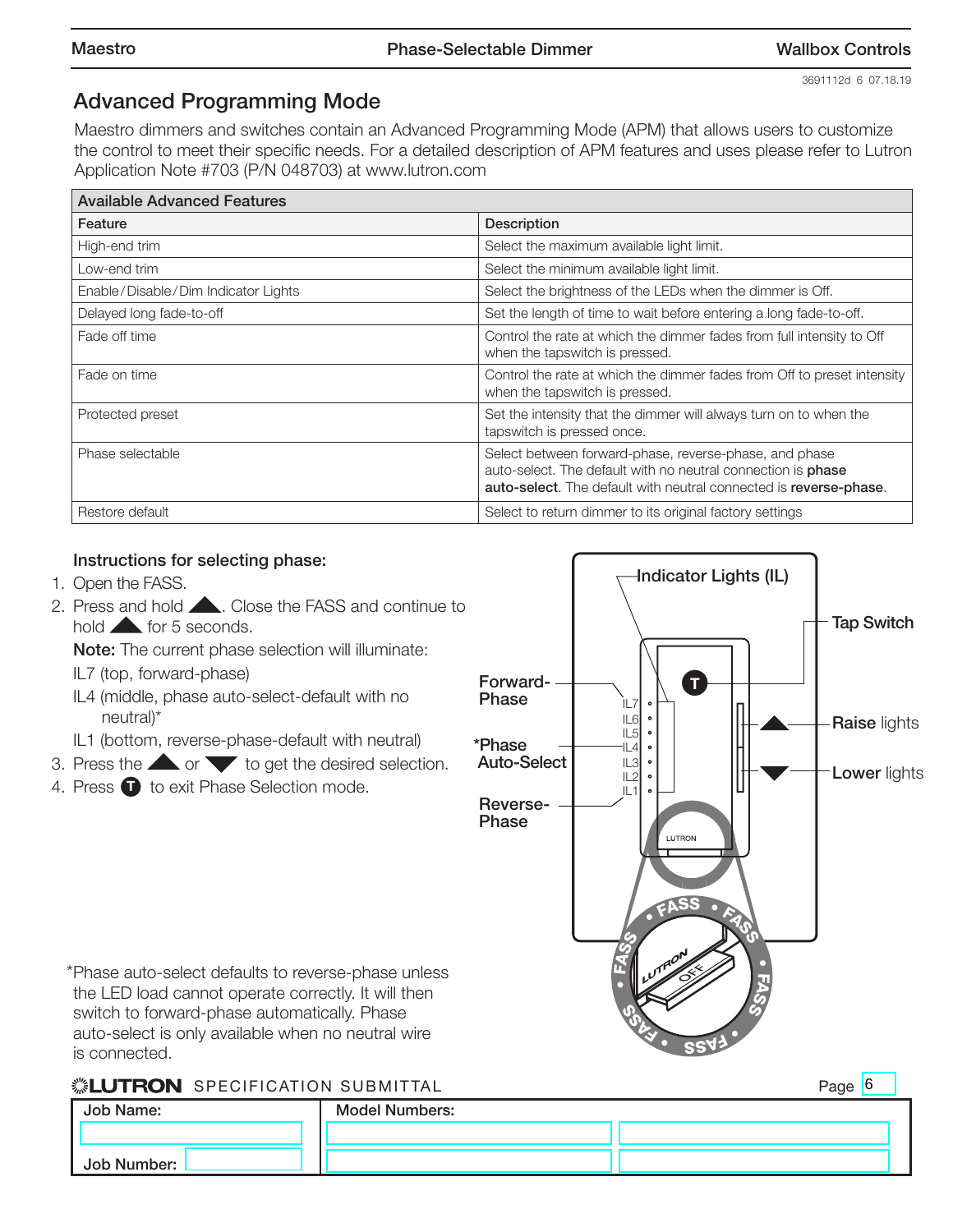Page 7

# Wiring Diagrams

3691112d 7 07.18.19

#### Single-Pole Wiring



Note: Dimmer can be installed on the line side or load side of the circuit.

Note: See Load Type and Capacity table on page 5 for neutral wire requirements.

### 3-Way Wiring (Using MA-R or MSC-AD Companion Dimmer)



*Continued on next page...*

### **SEUTRON** SPECIFICATION SUBMITTAL

| Job Name:   | <b>Model Numbers:</b> |  |
|-------------|-----------------------|--|
|             |                       |  |
| Job Number: |                       |  |